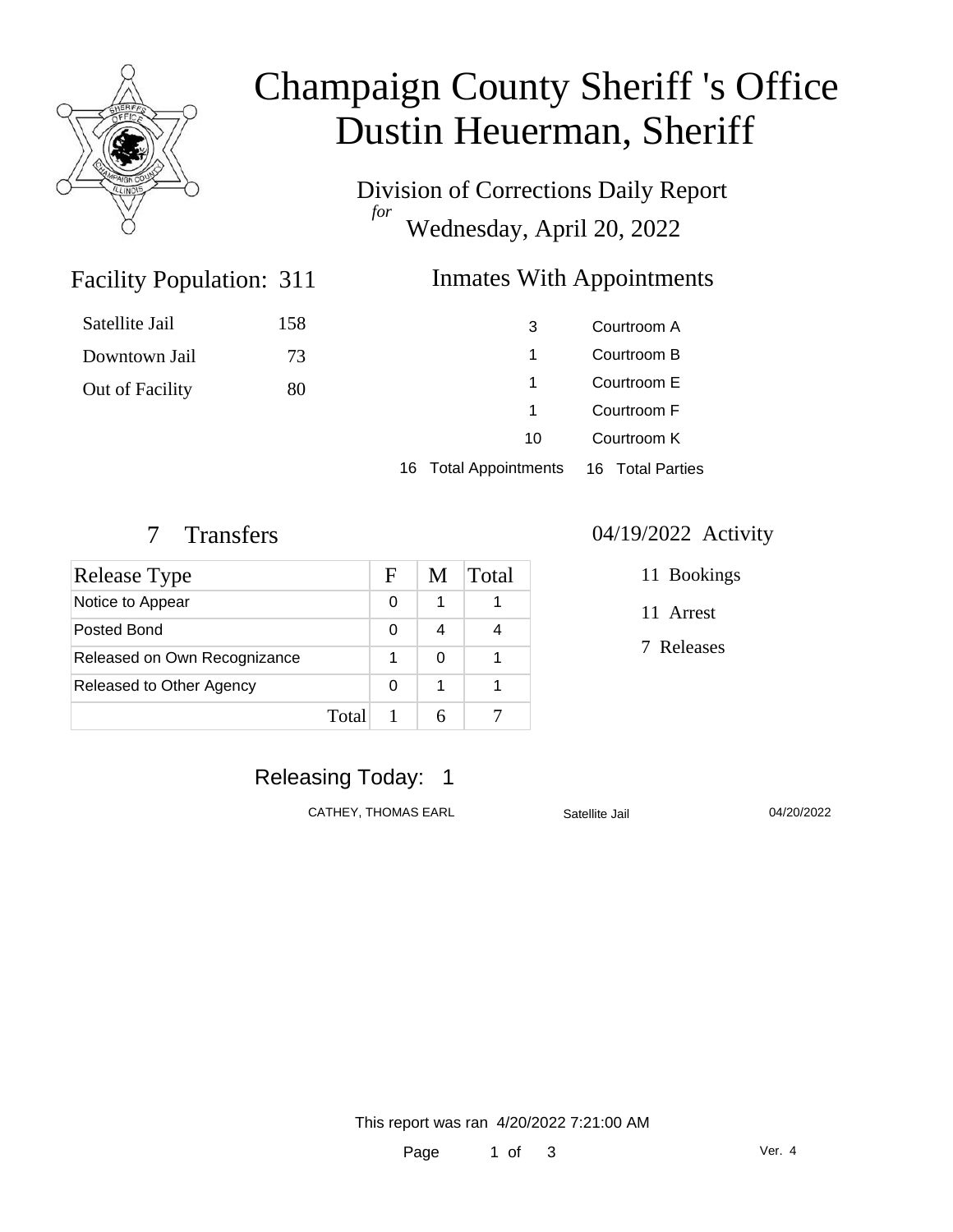

# Champaign County Sheriff 's Office Dustin Heuerman, Sheriff

Division of Corrections Daily Report *for* Wednesday, April 20, 2022

Custody Status Count

- Civil Other 1
- Civil Sentenced CCCC 1
- Electronic Home Dentention 11
	- Felony Arraignment 14
		- Felony Other 1
	- Felony Pre-Sentence 9
		- Felony Pre-Trial 225
	- Felony Pre-Trial DUI 6
	- Felony Sentenced CCSO 3
	- Felony Sentenced IDOC 20
		- Hold Other 1
		- Hold Sentenced IDOC 1
	- Misdemeanor Arraignment 2
		- Misdemeanor Pre-Trial 8
- Misdemeanor Sentenced CCSO 1
	- Petition to Revoke 1
	- Remanded to DHS 5
	- Traffic Sentenced CCSO 1
		- Total 311